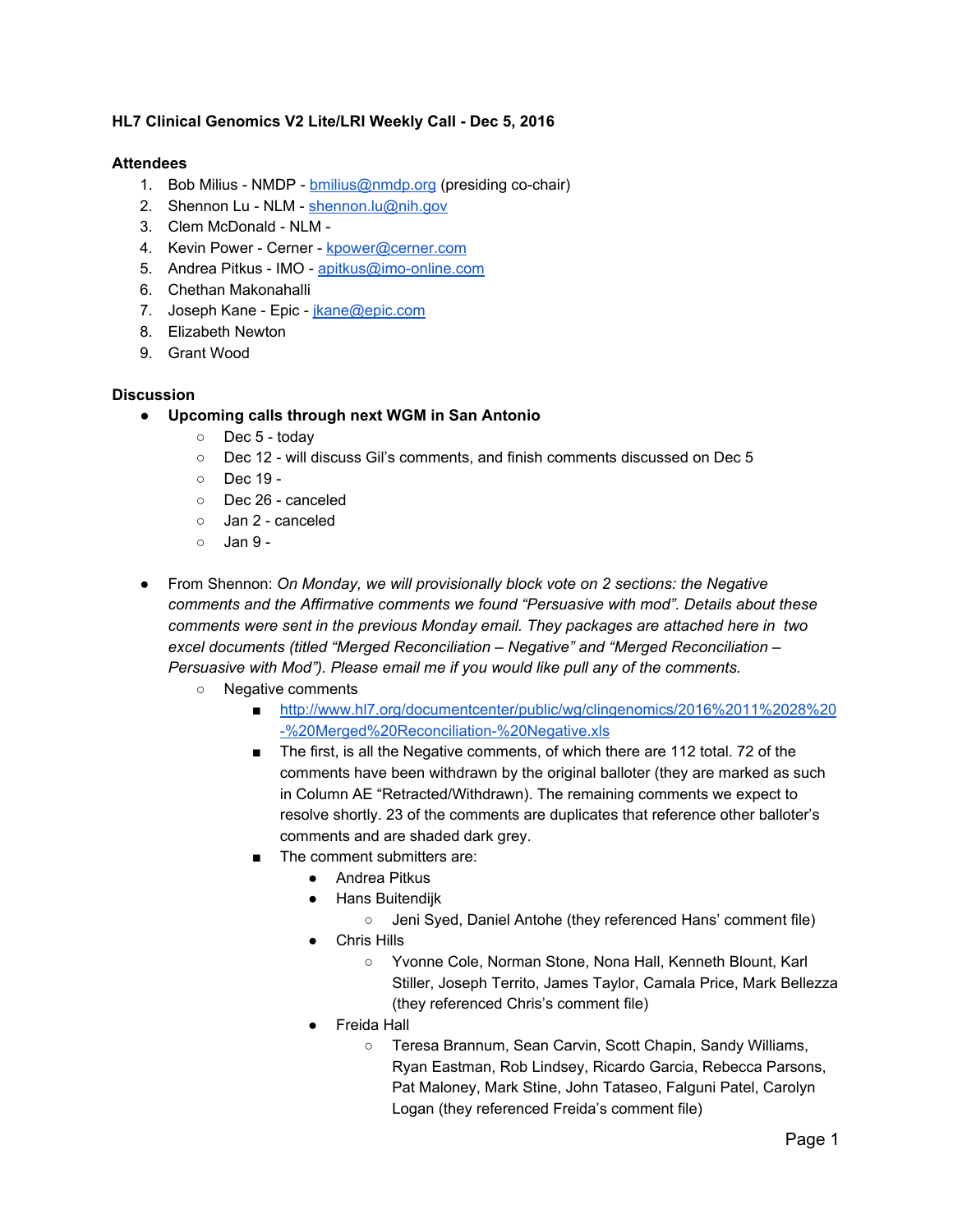- **Gil Alterovitz**
- **Eric Haas**
- Jami Deckard
- **Nell Lapres**
- **Clem McDonald**
- Swapna Abhyankar
- **Riki Merrick**
- ■
- Affirmative comments found "Persuasive with mod"
	- [http://www.hl7.org/documentcenter/public/wg/clingenomics/2016%2011%2028%20](http://www.hl7.org/documentcenter/public/wg/clingenomics/2016%2011%2028%20-%20Merged%20Reconciliation%20-%20Persuasive%20with%20Mod.xls) [-%20Merged%20Reconciliation%20-%20Persuasive%20with%20Mod.xls](http://www.hl7.org/documentcenter/public/wg/clingenomics/2016%2011%2028%20-%20Merged%20Reconciliation%20-%20Persuasive%20with%20Mod.xls)
	- There are 15 comments total. The comment submitters are:
		- Russell David and Michael Holmes
		- **Riki Merrick**
		- Eric Haas
		- Gay Dolin
		- Chris Hills
		- Hans Buitendijk
		- Andrea Pitkus
	- ■
- **●** From Hans How O/O Subgroup does ballot reconciliation. Block votes can be negative or affirmative. Usually there is 2 week's notice for sending out the comments for block vote. Then users can notify the editors (Shennon or Clem) to pull out any items.
- Unique identifiers are needed for each comment (will add for subsequent discussions)
- Individually went through Negative comments that have been withdrawn by original commenter. 1 comment was pulled (Comment number 4 by Riki Merrick), and we stopped at Comment number 19 by Chris Hills
- Vote to accept all comments we discussed, except for the one Bob Milius pulled, Elizabeth seconds (from Bob M: please identify in the minutes each comment with unique id, eg commenter + comment number that we accepted triage notes for disposition, and the one Bob pulled)
	- Abstain: 0
	- Nay: 0
	- Yea: 10
- For next week's call will send out Gil's comments today, and finish the comments that we were discussing today
- **● Other**
	- none
- **● Chat**
	- from Bob Milius to Everyone:
		- <http://bit.ly/2gtZ5F5>
	- o from Joseph Kane to Everyone:
		- Could someone post the google doc link to the chat? I'm not finding it in recent emails.
	- from Kevin M. Power (internal) to Everyone:
		- <http://bit.ly/2gtZ5F5> Notes for today, thanks to Bob